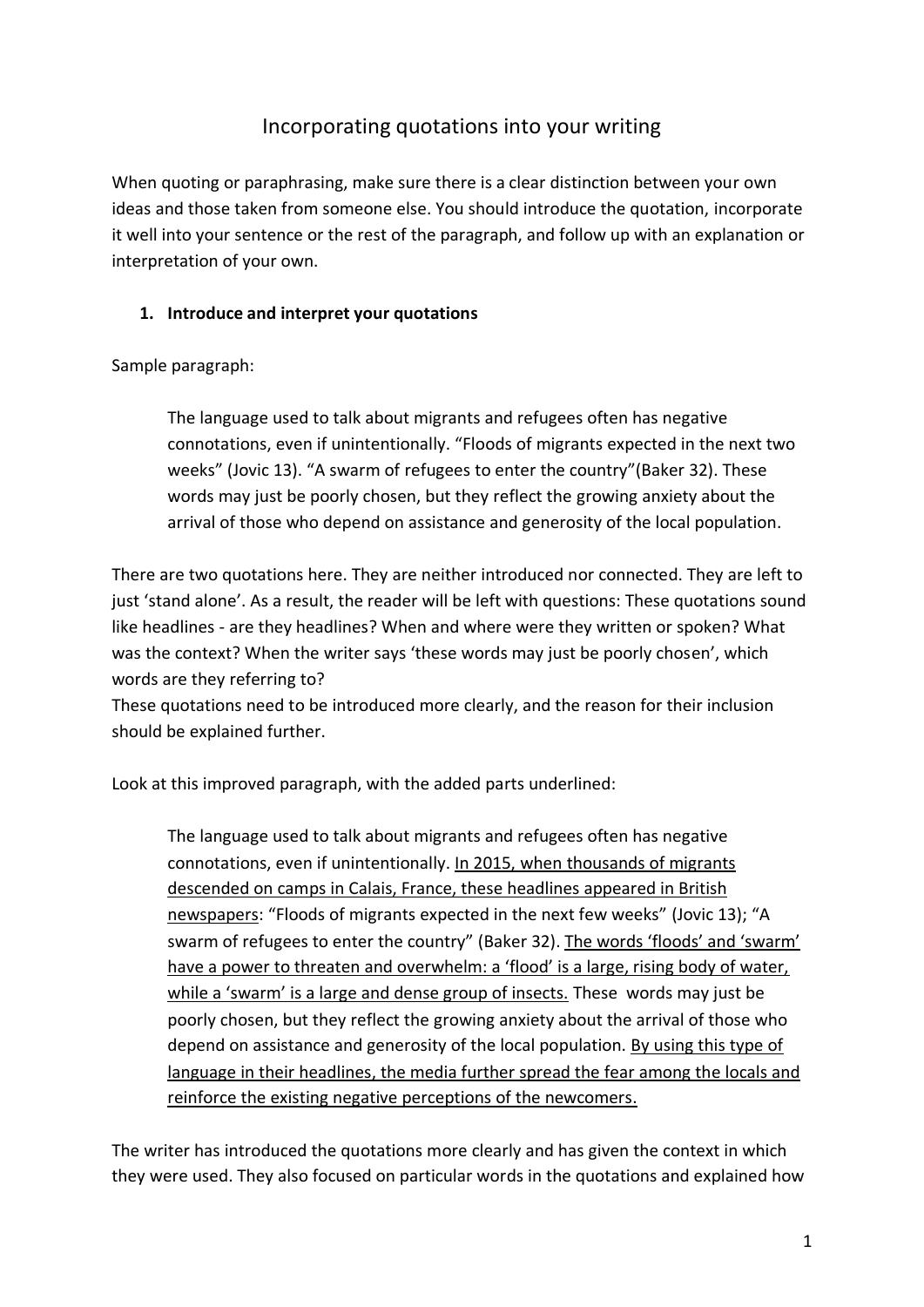exactly the chosen quotations may affect their audience. This improved paragraph shows the writer's grasp of the wider context and their ability to analyse the effect and the consequences of the actions they describe.

## **2. Avoid ending a paragraph with quotations**

Sometimes the students like to finish their paragraph with a quotation. This should be avoided, for similar reasons listed in the previous example. Let's see why. Sample paragraph:

This is the end of a longer paragraph on Ebola and the importance of contact tracing.

… It is, therefore, clear that contact tracing was one of the most effective ways for stopping transmission of Ebola in West Africa. However, in his study on *Representing Ebola*, Marouf Hasian Jr. says that this process was not straightforward and that nurses and contact tracers in Libya "were sometimes harassed or attacked by the communities who thought that the workers were the ones bringing Ebola […] These contact tracers, and thousands of other African volunteers and health care workers, risked their own lives as they travelled to villages and the 'slums' of West Africa between 2013 and 2015" (2016).

If you leave the paragraph like this, you are effectively asking your reader to interpret the evidence (your quotation) and your reasons for including this evidence. In the example above, the writer tells us that contact tracing was one of the best ways to tackle Ebola, but also that this wasn't always a straightforward process. What is the reader to conclude from this? Quotations should be followed by analysis and/or explanation, where you can demonstrate how this particular evidence is relevant and how it contributes to your main argument. You should use the end of the paragraph to draw a conclusion, link back to the main point of the paragraph, or discuss the implications of the point you are making.

Look at the improved paragraph:

… It is, therefore, clear that contact tracing was one of the most effective ways for stopping transmission of Ebola in West Africa. However, in his study on *Representing Ebola*, Marouf Hasian Jr. says that this process was not straightforward and that nurses and contact tracers in Libya "were sometimes harassed or attacked by the communities who thought that the workers were the ones bringing Ebola […] These contact tracers, and thousands of other African volunteers and health care workers, risked their own lives as they travelled to villages and the 'slums' of West Africa between 2013 and 2015" (2016). Hasian's example shows that contact tracing in West Africa had its own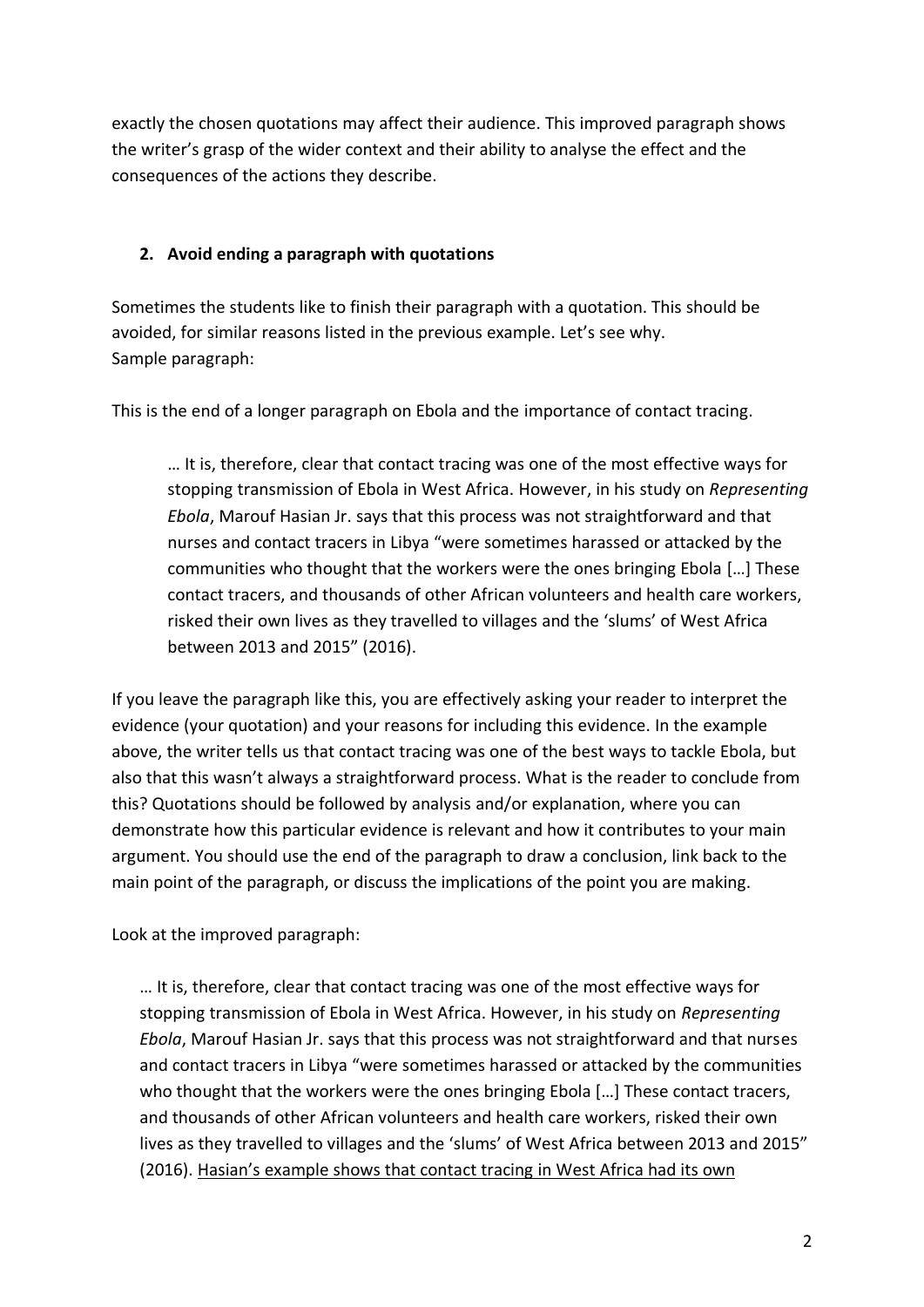weaknesses and depended largely on the willingness and dedication of the local volunteers. Furthermore, if there is no understanding or education about the disease among the rural population, contact tracers may encounter hostility and work under harsh conditions. Since contact tracers were indispensable for stopping Ebola transmission, and will most likely be crucial in preventing any future disease transmission, it is essential that these volunteers feel safe and protected.

#### **3. Your quotations/paraphrase should not be making your point for you**

Look at this beginning of a longer paragraph on children and radiological testing:

Children are often afraid of radiological testing because of fear of unfamiliar equipment (Ray, 2019). A different set of skills is needed to x-ray children successfully (such as radiographic positioning and choice of view), but emotional needs of the child and parents also need to be considered (Hardwick and Gyll, 2004). If a child needs an X-ray done in a general hospital, not in a children's hospital, it is the responsibility of the nurse to make sure the child is well prepared (Trigg *et al.*, 2010)…

The paragraphs suffers from a few issues: the writer never tells us what the main point of this paragraph is; the writer lets others 'speak' for them; the writer does not connect the information nor vary the way the paraphrase is presented. Even though paragraphs like these may present convincing evidence, they still remain just a list of someone else's facts or ideas, while the reader keeps guessing what the purpose of the paragraph is. How can we improve the paragraph? If your paragraph is highly factual and needs to present a lot of different evidence, you can still have a strong topic sentence and finish the paragraph by showing the significance of the evidence.

Look at this improved paragraph, with an added topic sentence:

Since children are different from adults, both anatomically and psychologically, it is essential that radiologists and nurses are not only technically experienced in paediatric radiology, but are also trained to provide friendly, emotional support to both children and parents. For example, children are often afraid of radiological testing because of fear of unfamiliar equipment (Ray, 2019), and an experienced nurse could help by talking about the purpose of the machines or by letting the child handle some small equipment. According to Hardwick and Gyll (2004), a different set of technical skills is needed to x-ray children successfully (including radiographic positioning and choice of view), but emotional needs of the child and parents also need to be considered. Trigg *et al.* (2010) further emphasise the role of the nurse